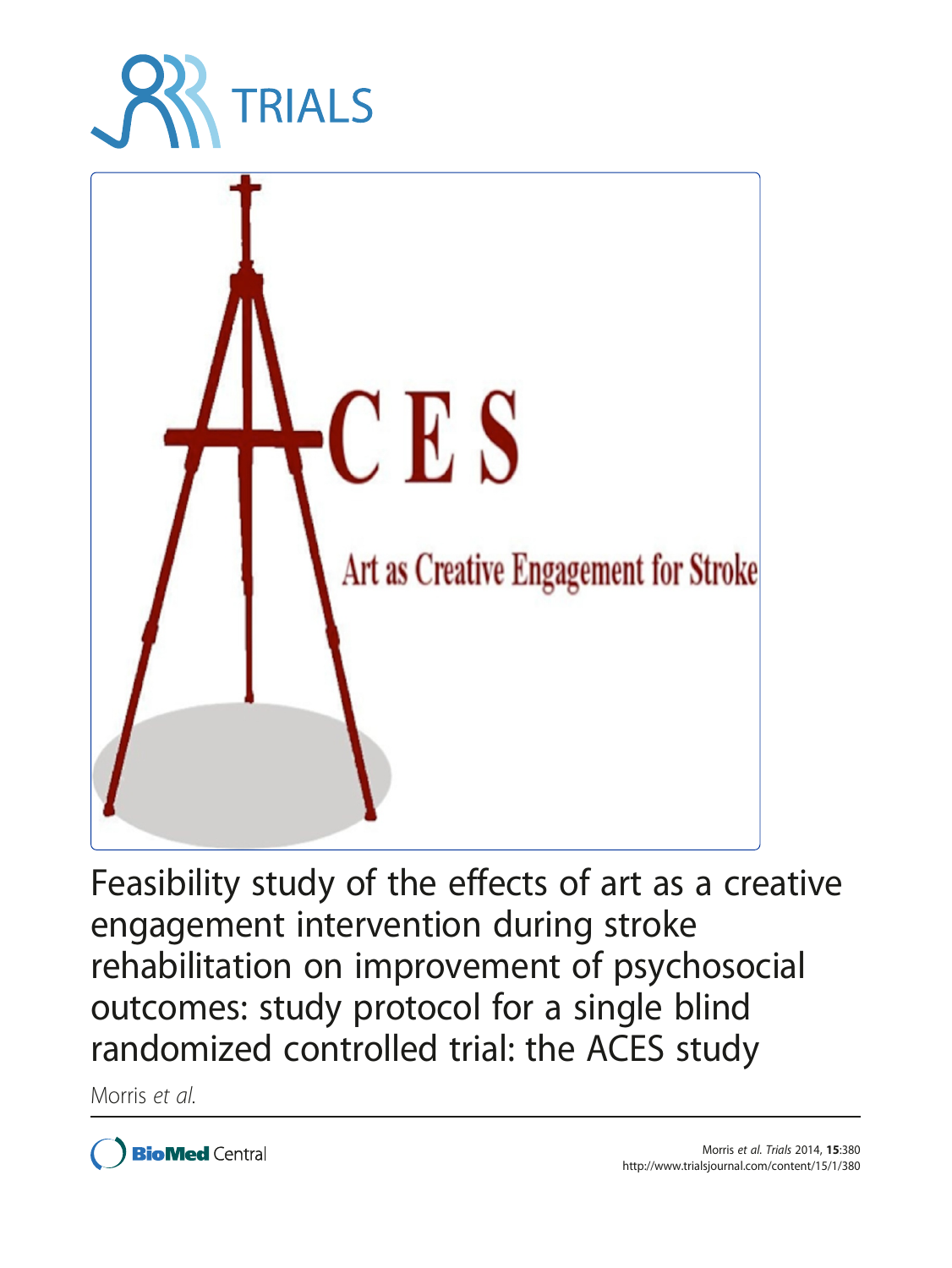# **STUDY PROTOCOL CONSUMING THE CONSUMING OPEN ACCESS**



# Feasibility study of the effects of art as a creative engagement intervention during stroke rehabilitation on improvement of psychosocial outcomes: study protocol for a single blind randomized controlled trial: the ACES study

Jacqui H Morris<sup>1\*</sup>, Chris Kelly<sup>2</sup>, Madalina Toma<sup>1</sup>, Thilo Kroll<sup>1</sup>, Sara Joice<sup>3</sup>, Gillian Mead<sup>4</sup>, Peter Donnan<sup>5</sup> and Brian Williams<sup>6</sup>

# Abstract

Background: Benefits of art participation after stroke are becoming increasingly recognized. Qualitative studies suggest that participation in visual arts creative engagement interventions (CEIs) during rehabilitation after stroke may improve mood, self-esteem, hope and some aspects of physical recovery. This study examines the feasibility of undertaking a randomized controlled trial of a CEI delivered by artists within in-patient stroke rehabilitation to test effectiveness.

Methods/Design: This trial is a two arm, single-blind, randomized controlled feasibility trial within in-patient stroke rehabilitation. We will recruit 80 patients receiving stroke rehabilitation in two stroke units in a health board area of Scotland (40 patients in each arm). Intervention arm participants will receive a visual-arts based CEI facilitated by experienced artists. Artists will follow an intervention protocol with specific components that enable participants to set, achieve and review artistic goals. Participants will receive up to eight intervention sessions, four within a group and four one-to-one with the artist. Control group participants will receive usual care only.

Data collection will occur at baseline, post-intervention and three-month follow-up. Stroke-related health status is the primary outcome; mood, self-esteem, self-efficacy, perceived recovery control and hope are secondary outcomes. Semi-structured interviews will be conducted with purposively selected patients, artists and healthcare staff to elicit views and experiences of the intervention and feasibility and acceptability of trial processes. Recruitment rates, retention rates and patient preference for art participation will also be collected. Data will indicate, with confidence intervals, the proportion of patients choosing or refusing participation in the CEI and will allow calculation of recruitment rates for a future definitive trial. Summary data will indicate potential variability, magnitude and direction of difference between groups. Findings will inform sample size calculations for a definitive trial. Thematic analysis of qualitative data will be managed using the Framework Approach. Framework is an analytical approach for qualitative data, commonly used in policy and medical research.

**Discussion:** If shown to demonstrate effects, this intervention has the potential to address aspects of stroke recovery previously. Not routinely addressed in rehabilitation.

**Trial registration:** Registered with Clinical Trials.Gov: [NCT02085226](http://clinicaltrials.gov/show/NCT02085226) on 6th March 2014.

Keywords: Stroke, Art, Mood, Self-esteem, Health status

\* Correspondence: [j.y.morris@dundee.ac.uk](mailto:j.y.morris@dundee.ac.uk) <sup>1</sup>

<sup>1</sup>Social Dimensions of Health Institute, University of Dundee, 11 Airlie Place, Dundee DD1 4HJ, UK

Full list of author information is available at the end of the article



© 2014 Morris et al.; licensee BioMed Central Ltd. This is an Open Access article distributed under the terms of the Creative Commons Attribution License [\(http://creativecommons.org/licenses/by/4.0\)](http://creativecommons.org/licenses/by/4.0), which permits unrestricted use, distribution, and reproduction in any medium, provided the original work is properly credited. The Creative Commons Public Domain Dedication waiver [\(http://creativecommons.org/publicdomain/zero/1.0/](http://creativecommons.org/publicdomain/zero/1.0/)) applies to the data made available in this article, unless otherwise stated.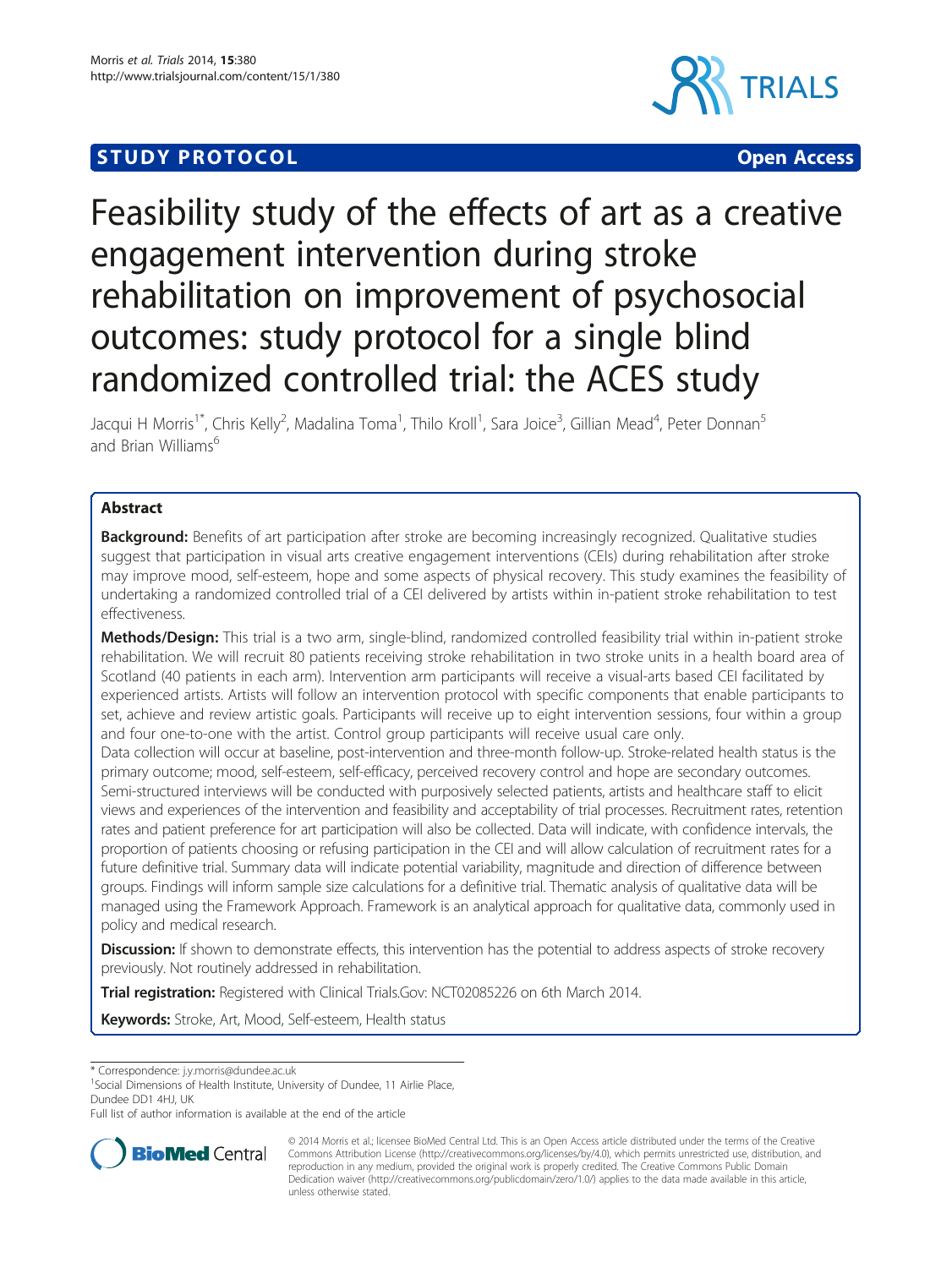### Background

More than 150,000 people in the United Kingdom experience a new stroke per year [\[1](#page-11-0)]. Stroke is the main cause of complex adult disability [\[2\]](#page-11-0), with more than 300,000 people living with its effects at any time. As many as 85% of stroke survivors experience hemiplegia, which leads to impaired motor control on the affected side of the body. In addition, survivors often experience cognitive and communication impairments that, combined with physical impairments, lead them to experience loss of independence in activities of daily living and restricted return to participation in life roles [[1](#page-11-0)].

Consequently, many survivors experience negative psychosocial consequences of the stroke that further compound its effects. Depression and anxiety are common, affecting 28 to 33% of stroke survivors at any time [[3](#page-11-0)]. These mood disorders are associated with lower levels of independence in activities of daily living [\[4](#page-11-0)-[6](#page-11-0)]. Additionally, survivors with low self-esteem experience lower functional status and higher levels of depression than those with more positive views of self [[7,8](#page-11-0)]. Unsurprisingly, many survivors also report low confidence or self-efficacy in everyday life that is also linked to depression, and loss of independence in activities of daily living [\[9](#page-11-0)]. The inherent consequences of these psychosocial effects of stroke and their impact on wider recovery mean that quality of life after stroke is significantly reduced [\[10\]](#page-11-0). It is therefore imperative to address these psychosocial consequences, both for the patient and family members

Post-stroke in-patient rehabilitation, typically involving professionals such as physiotherapists, occupational therapists and speech and language therapists, aims to restore physical functioning and communication to enable survivors to return home. However, despite advances that have improved survival rates and recovery of physical independence [[11](#page-11-0)], rehabilitation remains a task-orientated process, focusing on practical daily living. Additionally, rehabilitation tends to adopt a deficit reduction model that focuses on what survivors cannot do, rather than on what they can do [[12\]](#page-11-0). The need to address the psychosocial consequences of stroke are, however, being increasingly recognized and several policy documents now view their management as extremely important, emphasizing the need to improve life after stroke [\[13](#page-11-0)[-15](#page-12-0)]. The potential role of adjunct rehabilitation interventions to address psychosocial problems and improve post-stroke quality of life should therefore be explored.

There is growing and convincing evidence that engaging in creative arts activities can promote improvements in perceived physical and mental health, social functioning and wellbeing in long-term conditions. Creative arts programs positively contribute to the wellbeing of people with mental health problems [[16-19](#page-12-0)], cancer [[20\]](#page-12-0), dementia [[21\]](#page-12-0), brain injury [\[22](#page-12-0)] and diabetes [\[23](#page-12-0)]. Furthermore, the importance of arts in health is reflected in a recent United Kingdom Department of Health report that emphasized the importance of patient engagement in creative arts for the delivery of better health and wellbeing, and for improved healthcare experiences [[24](#page-12-0)].

For stroke survivors, arts programs have the potential within rehabilitation to address some of the psychosocial consequences of stroke and to improve post-stroke quality of life [[25](#page-12-0)]. A number of programs have been implemented to provide opportunities for survivors to participate in the creation of artwork using a range of visual arts media. Professional artists lead the programs [\[25,26](#page-12-0)] and the focus of the activities is on the positive influence of engagement and participation in the art form. Activities are purely creative and do not involve specific assessment and treatment of psychological status normally undertaken by art therapists. The growing interest in visual arts creative engagement interventions (CEI) as adjunct interventions to traditional healthcare is increasingly reflected in stroke literature. Recent qualitative studies have illustrated the perceived positive impact of creative interventions on achievement of rehabilitation goals and outcomes, identity, mood and wellbeing during post-stroke rehabilitation [[26,27](#page-12-0)].

Visual art interventions may achieve these effects by enhancing control over recovery through development of confidence, leading to enhanced self-esteem [\[25,26](#page-12-0)]. Theoretically, participation in a CEI may enable patients to make sense of their condition, in line with effects of expressive writing in acute and long-term conditions [[28,29\]](#page-12-0). Improved self-efficacy, perceived control and autonomy over the illness through creative activity are other ways in which the intervention might work to improve psychosocial outcomes after stroke [[23](#page-12-0)].

However, whilst existing qualitative studies illustrate the perceived benefits and value of CEI to stroke survivors [\[25](#page-12-0)-[27](#page-12-0)], the effects of the intervention on specific psychosocial outcomes after stroke has not yet been empirically tested. In health service settings that increasingly face financial challenges, empirical evidence from robust randomized controlled trials (RCT) that demonstrate the effectiveness of art on meaningful clinical outcomes is vital if CEI is to be incorporated as a routine adjunct intervention to rehabilitation.

Undertaking an RCT to evaluate the effects of a CEI on psychosocial outcomes is, however, challenging and a number of uncertainties need to be clarified before proceeding to a full-scale phase III trial. Firstly, the feasibility of undertaking a trial of a non-traditional intervention in a rehabilitation setting needs to be established. Art is an intervention in which preference for participation may strongly influence participant recruitment and attrition and therefore, before proceeding to a full trial, it is vital to identify the role of preference in recruitment and trial participation. Secondly, components of the intervention and their mechanisms of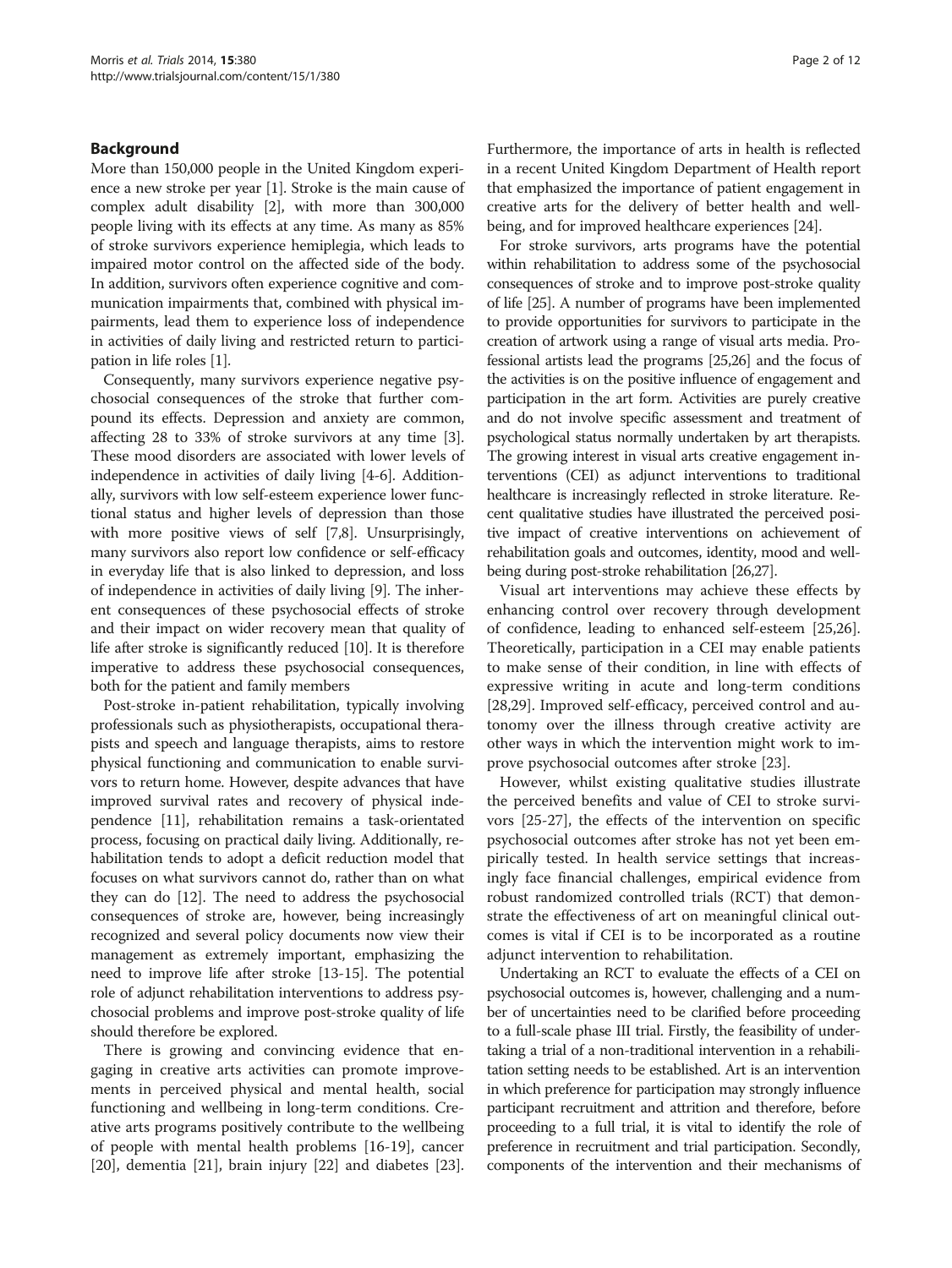action need to be made explicit. Thirdly, the precise outcomes likely to be influenced by the intervention and corresponding appropriate measures that can be completed by stroke survivors need to be identified.

Selection of appropriate outcome measures is a particular challenge to researchers designing studies to measure the intervention effects of CEI. This is challenging given that the exact mechanisms by which art may influence psychosocial outcomes have not been fully established for stroke survivors. The present trial design is derived from an initial qualitative study that aimed to identify for the purposes of the trial, the components, mechanisms of action and perceived effects of an existing visual art CEI for stroke survivors receiving inpatient rehabilitation. Findings from the qualitative phase were used to design the feasibility trial intervention protocol and identify the outcomes to be evaluated to test the effects of the intervention. The purpose of the present study is to test trial processes to identify feasibility issues in running a CEI, to identify the primary outcome measure and to provide an assessment of effect size for power calculations for a full-scale Phase III trial. The purpose of this manuscript is to describe the trial design and protocol for a feasibility trial.

### Study aims

The aim of this study is to examine the feasibility of conducting an RCT to assess the potential effectiveness of a CEI to improve psychosocial health outcomes in patients receiving in-patient rehabilitation after stroke. To inform the development of a future Phase III trial, we will examine rates of recruitment of patients within in-patient rehabilitation wards to the trial. We will also examine the impact of preference for art on recruitment, retention and outcomes, and explore the acceptability and usefulness of the intervention from the perspective of patients and health professionals. A final aim is to estimate completion rates and effect sizes for relevant patient outcomes to inform the selection of a primary outcome measure and sample size calculations for a full-scale trial.

#### Specific objectives

The objectives of this study are to examine the feasibility of intervention delivery in a trial context in two stroke rehabilitation units; to examine the feasibility of the trial processes, recruitment, retention and outcome assessment; and to provide estimates of the effect size of the intervention compared to usual care, in order to inform the development of a full-scale trial

#### Methods/Design

We will conduct a single-blind randomized controlled feasibility trial [[30\]](#page-12-0). People with a diagnosis of stroke consecutively admitted to two stroke rehabilitation units

in northeast Scotland will be screened for trial inclusion within one week of their admission to rehabilitation. Those meeting inclusion criteria and agreeing to participate will be randomized to an intervention group who will receive the CEI for up to eight sessions with an artist, or a control group that will receive an art portfolio to view. Outcomes will be examined at the end of the intervention and at three-month follow-up.

The rehabilitation units provide rehabilitation services to stroke survivors following discharge from acute stroke units. Admission to a rehabilitation unit typically occurs less than two weeks after stroke onset, and the average rehabilitation stay is 35 days. In the rehabilitation unit, survivors receive occupational therapy, physiotherapy and speech and language therapy as part of their usual care. The CEI will be additional to those therapies

#### Ethical approval

This clinical trial will be conducted according to NHS research governance requirements. Patients who agree to allow the study team to access their clinical records will provide written informed consent. All patients will be made aware that they can withdraw from the research at any time. The East of Scotland Research Ethics Committee approved the study (reference number: 13/ES/ 0006). NHS Research and Development approval has been obtained from NHS Tayside (reference number: 2011GM01). NHS Tayside and the University of Dundee have provided a joint sponsorship agreement.

#### **Eligibility**

# Inclusion criteria

All stroke survivors admitted to rehabilitation will be eligible for inclusion if they are medically stable and referred for rehabilitation - evidenced by ability to participate in usual rehabilitation therapies; able to sit upright in a chair, supported or unsupported; and if the multidisciplinary team estimates that they will remain in the unit to receive three weeks or more rehabilitation.

#### Exclusion criteria

Stroke survivors will be excluded from the study if medical records report a diagnosis of transient ischaemic attack; if they have acute medical need, are unconscious or medically unwell as evidenced by inability to participate in usual rehabilitation activities; or if they are unable to provide informed consent.

#### Recruitment

Nursing and rehabilitation staff will identify potentially eligible patients within one week of admission to either of the stroke unit research venues, or when patients are medically stable and able to participate. The nursing and rehabilitation staff will provide and explain information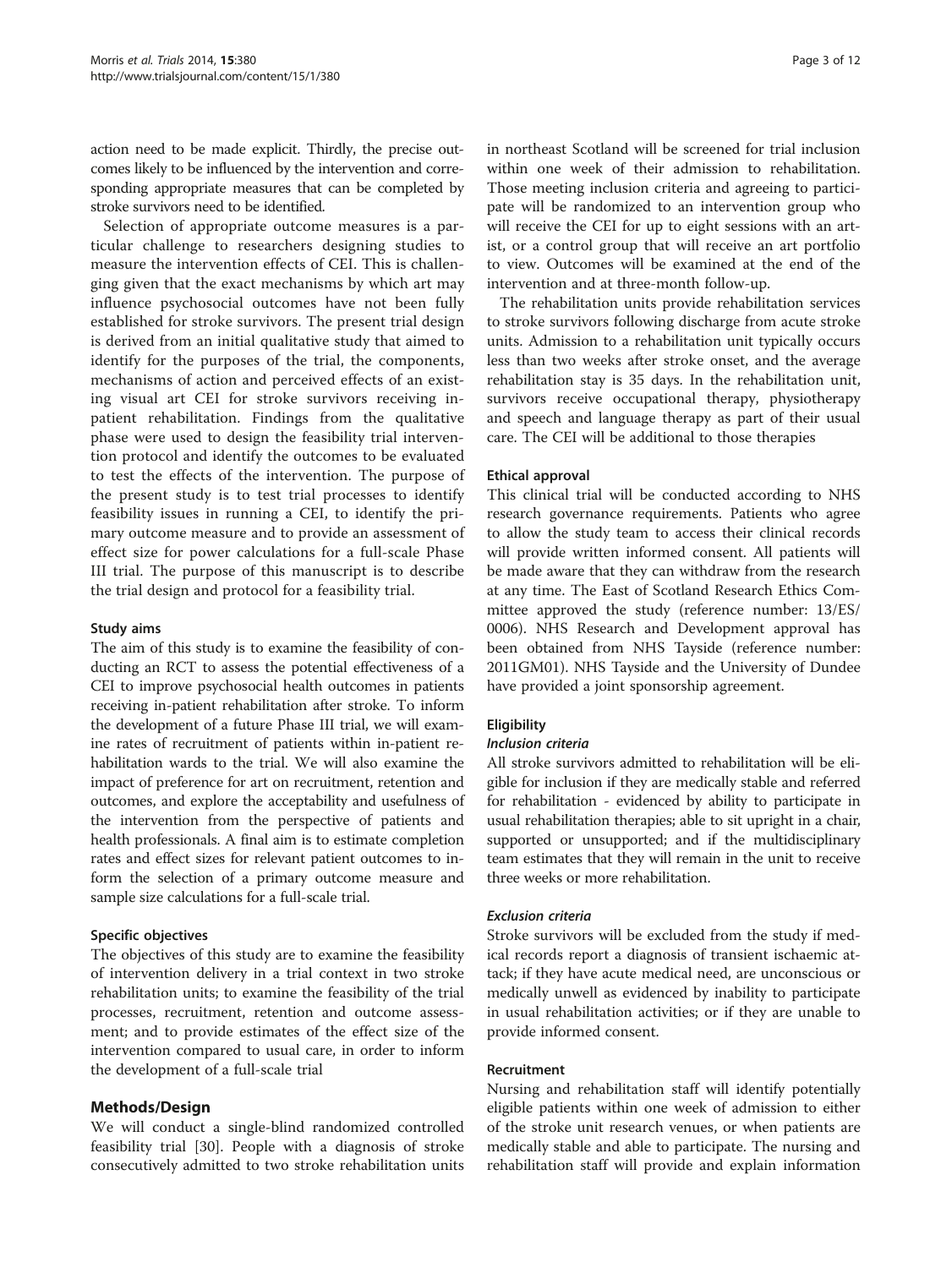leaflets to patients about the study, with an invitation to participate. One of two study researchers will approach patients who indicate interest in participating. The study will be fully explained, questions will be answered and initial screening for participation based on communication and comprehension will be will be conducted. Written informed consent for participation will be obtained. Ability to provide informed consent will be guided but not limited by scores on the following measures:

### The Montreal Cognitive Assessment

The Montreal Cognitive Assessment (MOCA) [[31](#page-12-0)] is a 16-item screening assessment for mild cognitive impairment that was developed in response to the poor sensitivity of the Mini-Mental State Examination for detection of mild cognitive assessment. It is widely used in clinical practice and in studies involving stroke survivors and assesses performance attention, concentration, executive functions, memory, language, visual-constructional skills, conceptual thinking, calculations and orientation. It has good reliability in people with mild cognitive impairment, with an internal consistency of alpha = 0.83 and high testretest reliability  $(r = 0.92)$  [\[31\]](#page-12-0). In the same study, high correlation with the Mini-Mental State Examination was also demonstrated ( $r = 0.87$ ), indicating high criterion validity. The maximum score is 30 and scores of under 26 indicate cognitive impairment. We will use scores that are routinely collected by clinical healthcare staff to assess cognitive impairment.

# The National Institutes of Health Stroke Scale

The National Institutes of Health Stroke Scale (NIHSS) [[32\]](#page-12-0) is a 15-item scale assessing neurological outcomes and degree of recovery after stroke. It assesses motor and sensory function, coordination, language, speech and hemi-inattention. It has established reliability and validity for use in clinical research. Its' test-retest reliability is high, with mean kappa values between 0.66 and 0.77 [\[33](#page-12-0)]. The construct validity of the NIHSS has been demonstrated  $(r = 0.94)$  [\[33\]](#page-12-0), and correlations with lesion volume have been demonstrated to be significant  $r = 0.37$  $(P < .001)$  [\[34\]](#page-12-0). The maximum score is 42 with higher scores reflecting greater severity of impairment. Scores of more than one on the communication or consciousness scales will be used as potential indicators of ability to provide informed consent. As well as communication, the scale provides a general assessment of stroke severity and will be used as a baseline characteristic.

#### Randomization

Randomization to a control group or an intervention group will be conducted using a remote web-based concealed computer-generated randomization system organized through Tayside Clinical Trials Unit (TCTU). To

minimize the likelihood of imbalance between groups, for each site we will stratify according to age  $(\leq 60 \text{ years})$ 61 to 80 years, and ≥81 years), gender and disability. Disability will be assessed using routinely collected data from the Barthel Index [\[35](#page-12-0)], a scale measuring independence in activities of daily living. The maximum score is 100, indicating independence. Participants will be stratified according to scores that indicate likelihood of independence in activities of daily living (0 to 40, 45 to 55, 60 to 100) [\[36\]](#page-12-0). Tayside Clinical Trials Unit (TCTU) will set up a password-accessed online randomization system that will be accessed only by research staff. After baseline assessment, the study researcher will enter stratification details. The system will determine random allocation after which the artists will be informed.

### Intervention

The CEI protocol for the trial has been developed from an existing art program. Tayside Healthcare Arts Trust has delivered a creative engagement program involving visual art to stroke survivors receiving in-patient rehabilitation in Tayside over several years - the Tayside Creative Engagement Intervention (TCEI). The intervention is delivered by artists who are experienced in working with patient populations to facilitate creation of artwork. To prevent contamination with the current trial, that program, which provides one 12-week intervention annually in each unit, will be suspended for the trial duration.

We used data from qualitative interviews with stroke survivors, artists and rehabilitation staff who had previously participated in TCEI to define the intervention components and to model the TCEI for use in the trial. The qualitative phase enabled us to define five discrete intervention stages and their components, and to identify the outcomes likely to be associated with each stage. The stages provide a framework within which the artist's work, whilst still allowing them to adapt the specific art activities and materials to the needs and interests of individual participants.

Stage 1 involves meeting with artist to discuss interests, stroke and define initial creative goals. Participants' interests and preferences will be discussed, and knowledge about their state of health and stroke-related impairments will be obtained and recorded in a participant profile. In Stage 2, participants will be introduced to materials and mark making (drawing, collage, printing, painting and mixed-media techniques). This stage will ascertain participants' ability to handle art materials and their expectations of the process, and provide them with an introductory experience of working with materials. Stage 3 enables participants to move from materials and mark making to developing personal project ideas and goals. Here the artist will guide the participant in use of the materials and how to consider content or subjects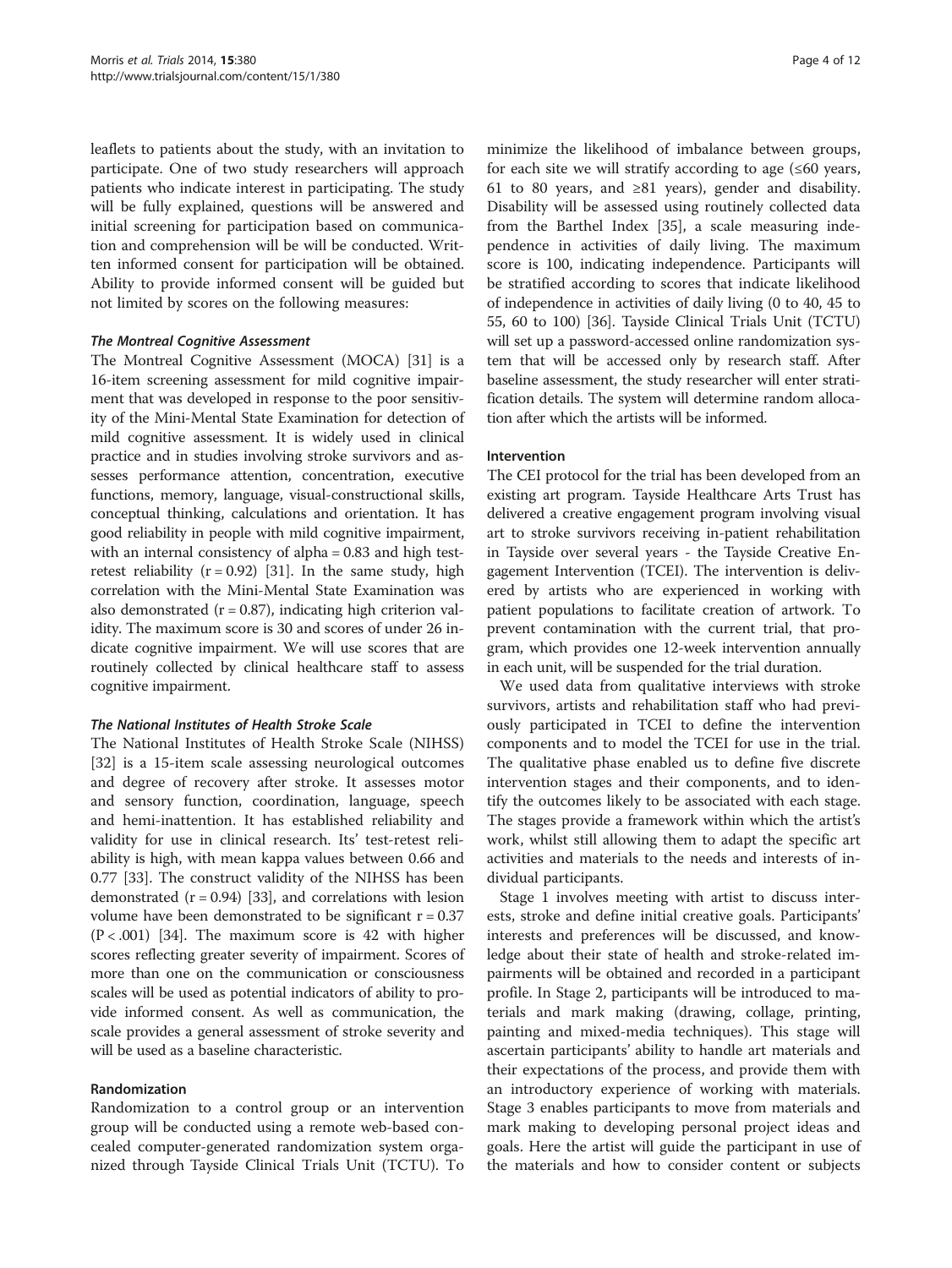that are of personal interest to them. In Stage 4, the participant will control and direct the expression of content and the artist will instruct and facilitate the creative process of interpretation to allow development of personal project ideas into creative finished pieces. Finally, in Stage 5 the artist and participant review the completed work; and the artwork is mounted and displayed within the ward setting for viewing by staff, relatives and other patients. The achievement of a completed creative piece of work to provide a tangible output will lead to the discussion of further ideas which can be progressed by repetition of the intervention stages, supported by the artist. The artist protocol is described in Additional file [1](#page-11-0).

### Artist training

Two professionally qualified visual artists who have previously delivered participatory arts programs in healthcare settings will provide the intervention. The artists involved in delivering the intervention have previously delivered arts programs in healthcare settings. Prior to the commencement of the study, the artists will be introduced to trial procedures and the structured intervention in a workshop setting. The artists will be trained in each stage of the intervention protocol and in how goals are developed, plans for achievement made and progress reviewed during each intervention stage. The artists will be required to record participants' attendance, intervention stage and progression, and record observations of all processes and material and equipment use. The artists will also be trained in the completion of study documentation and the need to maintain blinding. The research manager, a study co-applicant and artist with 15 years of experience working in healthcare settings with stroke survivors and other clinical populations will deliver their training along with the study researchers.

#### Intervention procedures

Stage 1 of the intervention involves a discussion and exploration of participants' interests, preferences, and physical impairments, which the artist will record in a participant profile. This background information will be used to negotiate initial creative goals. The artist will use their expertise and training to collaborate with the participant, to tailor the equipment and media to participants' impairments and preferences for the topic and nature of the work they wish to undertake. Preferences, based on participants' interests, occupation, life experiences and previous experience of art will be explored in the initial session and at each subsequent point of progression to ensure that the materials and the topic for creative exploration, is tailored to the individual.

Materials will be individually selected to match participants' impairments based on their physical ability to handle the materials and their ability to comprehend a

process (for example, reverse text in printmaking) to produce a piece of artwork. A range of visual arts materials will be available to the artist and participant, including drawing and painting media, printmaking equipment, three-dimensional modelling clay and craft-based construction materials. These materials present different approaches to art-making that the artist will tailor to match participants' interests, abilities and impairments. The approaches include two-dimensional mark making using pencils or paintbrushes on paper, two-dimensional printmaking, three-dimensional modelling and threedimensional craft techniques (weaving, felting and mosaic). All materials and equipment are available from a good online arts and crafts retailer. Modifications to the materials or provision of supplementary equipment will be undertaken as necessary to enable the participants to handle them (for example, providing pencils of brushes of wide diameter to facilitate grip, provision of left-handed scissors or use of anti-slip mats to facilitate one-handed working).

Artistic goals will be set and jointly reviewed by the artist and the participant at each of the intervention stages, and the processes of art-making and the nature of the finished product will be tailored according to progress. To achieve goals, each participant will receive a maximum of four group and four one-to-one sessions with the artist. Group sessions were selected because the social benefits of group interaction during art have previously been shown to be effective [[25,27](#page-12-0)]. There is also evidence that one-to one sessions with the artist are beneficial for engagement [[26\]](#page-12-0). For these reasons, both modes of delivery will be selected. Participants will engage with the artist over three to five weeks to a maximum of eight sessions. This duration was selected as it reflects the average length of stay of stroke patients in these rehabilitation centers. Participants will have the opportunity to attend at least two sessions per week. The individual sessions will last up to one hour and the group session will last up to one hour and 30 minutes.

During these sessions participants will be progressively taken through the five intervention stages, within which activities and art materials will be adapted and artwork progressed according to personal interests and abilities. Participants may repeat one or more stages a number of times during the course of the intervention duration. When the participant achieves stage 5 in the intervention the artist will review that work and negotiate with the participant to agree at which of the five stages the participant would like to next engage. This may be stage 2 (exploring different materials), stage 3 (developing a new idea or theme) or stage 4 (further work based around an already established idea or theme).

The artists will monitor participants' progress closely throughout the trial and complete a sessional log of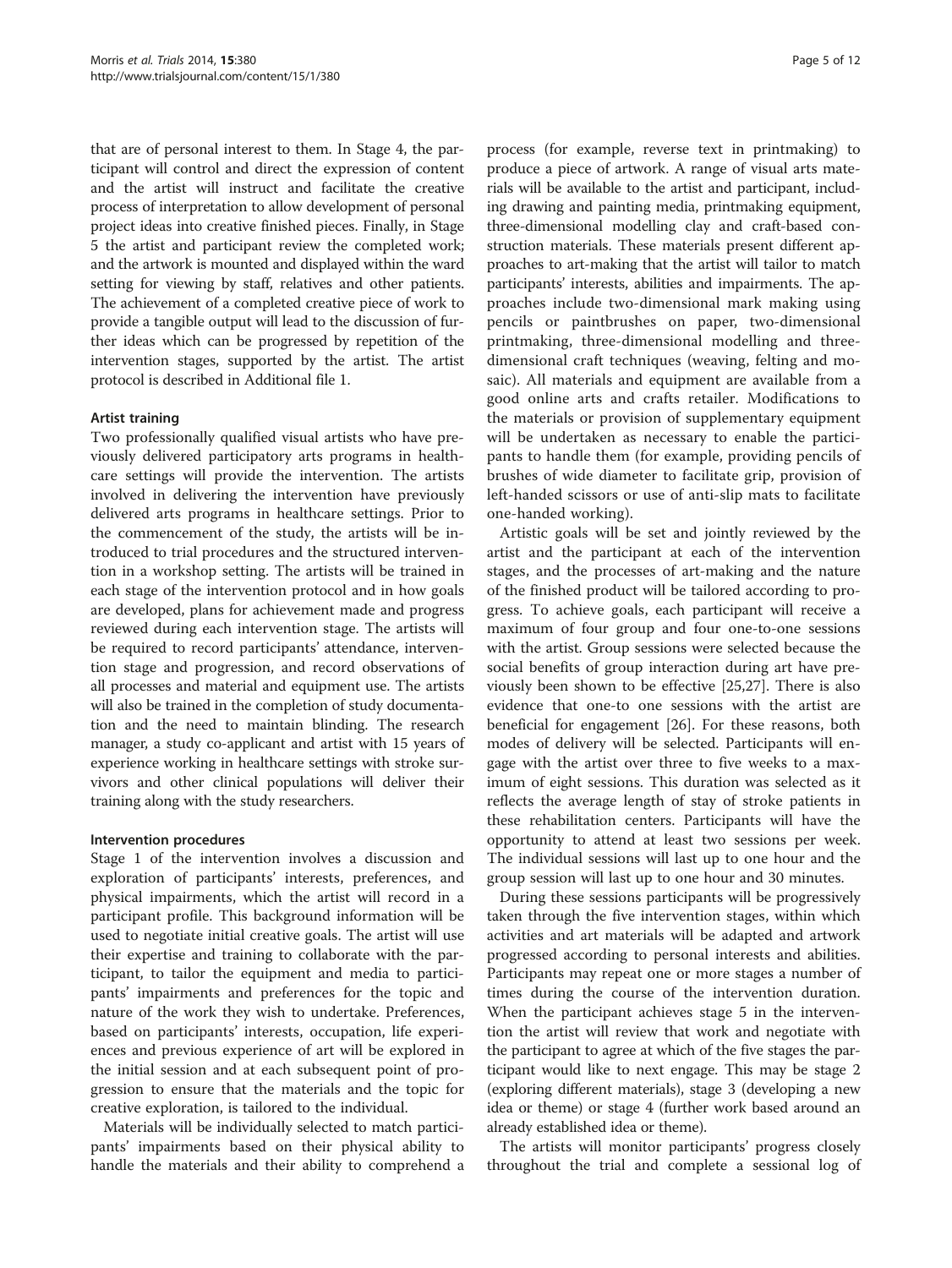progress, events, material use and other pertinent observations. This log will be reviewed on a monthly basis to establish if any intervention modifications are required. The completion of study documentation will also be monitored on an ongoing basis by the research manager and research associate and will be assessed and reported at the end of the study.

The intervention will take place within two inpatient stroke rehabilitation units at a large wheelchair accessible table(s) in an appropriate location not used for other rehabilitation activity or therapy. All equipment utilized will also be appropriate to this setting (table-top easel, cutting mat and so on). Sessions will be delivered faceto-face by the trained artist as one-to-one sessions with individual participants, between Monday and Friday. To ensure that art participation does not encroach on individual rehabilitation therapies (physiotherapy, occupational therapy and speech and language therapy), which are delivered Monday to Friday, the group sessions with up to a maximum of five participants, will be convened at the weekend, depending on recruitment rates.

The intervention is in addition to usual rehabilitation. Usual rehabilitation includes, depending on need, half an hour per day of physiotherapy, occupational therapy and speech and language therapy. The intervention protocol is included as Additional file [1](#page-11-0). At the end of the study, participants will be provided with details of community programs that people with stroke can attend after hospital discharge. When reporting study findings for publication, we will follow the Template for Intervention Description and Replication (TIDieR) checklist [[37\]](#page-12-0).

# Control group

Control participants will receive the same usual rehabilitation as the intervention group. Reflecting usual practice within the units, art made by previous participants will be available for viewing. After baseline assessment and randomization, the control group will receive from the study researcher a portfolio of work produced by previous participants of the Tayside CEI, with details of the community programs that people with stroke can attend after hospital discharge. Participants will be given the portfolio and invited to view it during their rehabilitation stay. Prior to outcome assessment, the study researcher will visit participants again to answer questions and to discuss options for community programs, if the person is interested.

# Trial procedures

Once participants meeting inclusion criteria have provided informed consent to participate, one of two study researchers will collect data indicating participant characteristics and will undertake baseline assessments. Stratification factors will be entered into the concealed online

randomization system by the study researchers, who will inform the artists of group allocation. Participants in the intervention group will be invited to attend one individual and one group intervention session per week with the artist, for up to a maximum of eight sessions. The art portfolios will be delivered to participants allocated to the control group after baseline assessment.

A third researcher, blinded to group allocation and trained to administer outcome measures, will undertake outcome assessment with participants in the intervention group after eight art sessions, or at hospital discharge, if that occurs beforehand. The blinded researcher will undertake outcome measures with the control group at four weeks, or at discharge if that occurs prior to four weeks. Participants will be instructed not to reveal their group allocation to this researcher, but any episodes of un-blinding will be recorded. Three months after outcome assessment, the researcher will contact participants to arrange a follow-up assessment, which will be conducted in hospital or at the participants' home, depending on discharge status. Nine participants from the intervention group and three from the control group, purposefully selected to reflect age, disability and gender, will also be invited to participate in audio-recorded in-depth interviews after follow-up assessment to evaluate their experiences of participation in the CEI, and the trial.

#### Measures and measurement instruments

Preparatory qualitative work informed the trial design and enabled us to identify the types of outcome likely to be influenced by the CEI. Following on from the qualitative work, discussions with stroke survivors about their perceptions of undertaking the measures and how aphasiafriendly specific measures were, led to the final selection of measures. Outcome measures will be as follows:

#### Stroke-related health status

The Stroke Impact Scale [\[38\]](#page-12-0) is a 59-item measure examining eight domains of health status: strength, hand function, ADL, mobility, communication, emotions, memory and thinking and participation and/or role function. Validity and reliability are established with Cronbach alpha coefficients of between 0.83 and 0.90 each of the eight domains [\[39-41\]](#page-12-0). Its' test-retest reliability is good with intra-class correlation coefficients (ICC) of 0.7 to 0.92, excluding the domain of emotion, in which the correlation was lower (ICC =  $0.57$ ). High correlations were also demonstrated with the Mini-Mental State Exam, Barthel Index, Lawton Instrumental Activities of Daily Living, and the Motricity Index. Each item is rated on a five-point Likert scale indicating difficulty in completing the item. Summative scores for each domain range from 0 to 100. An additional question asks for a rating of 1 to 100 to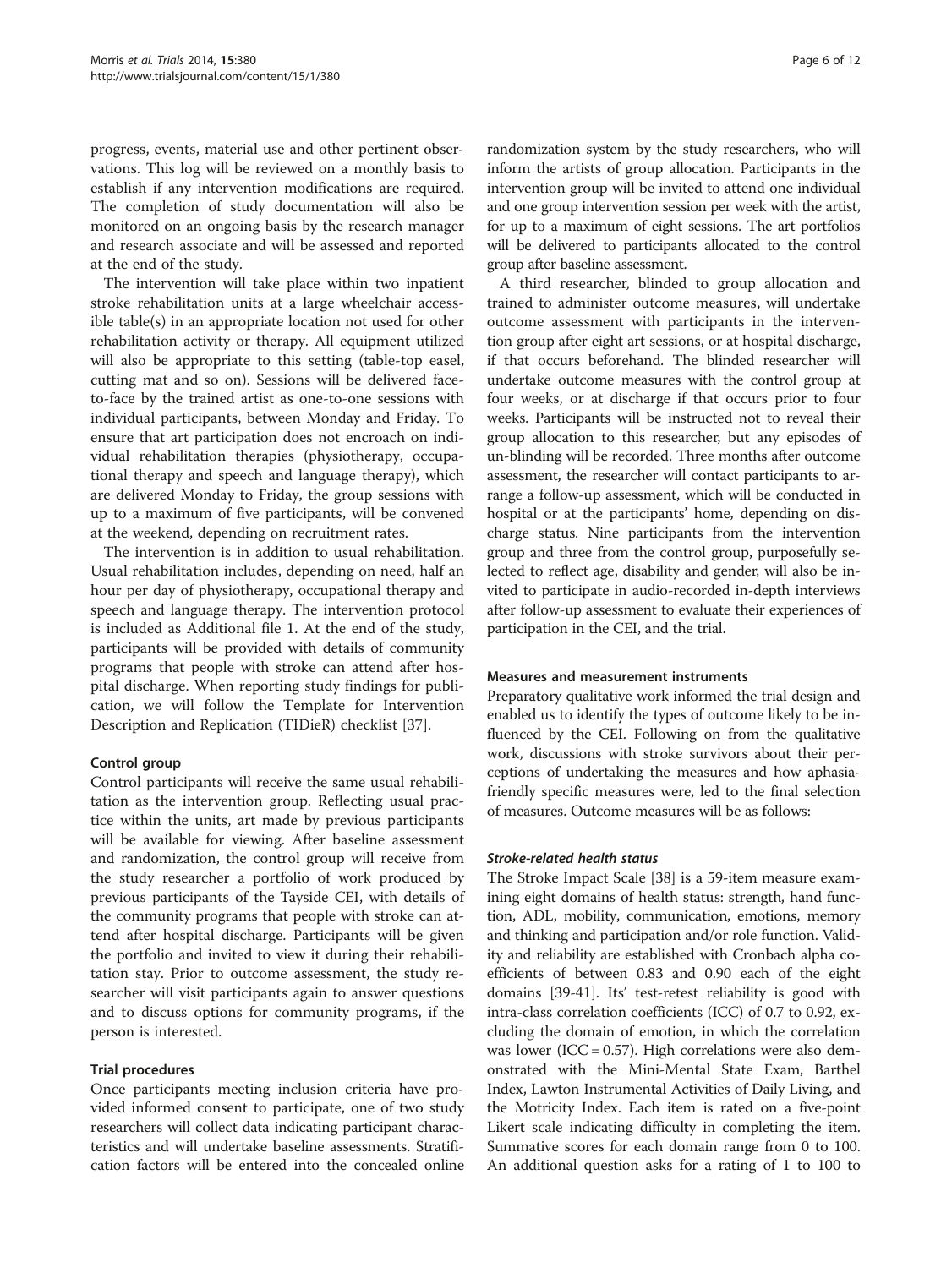indicate perceived degree of recovery from stroke. Scores can be added to provide a composite disability score.

#### Mood

The Positive and Negative Affect Scale [[42\]](#page-12-0) is a 20-item self-report measure comprising 10 positive and 10 negative affective descriptors. Measurement reliability has been examined; for the Positive Affect (PA) Scale, the Cronbach alpha coefficient was 0.86 to 0.90 and for the Negative Affect (NA) Scale it was 0.84 to 0.87 [\[39\]](#page-12-0). Over eight weeks the test-retest correlations were 0.47 to 0.68 for the PA and 0.39 to 0.71 for the NA. Strong correlation with measures of general distress and dysfunction, depression and state anxiety have also been reported [[39\]](#page-12-0). Participants are asked to score the items on a fivepoint scale [\[1](#page-11-0)-[5\]](#page-11-0) ranging from 'very slightly or not at all' to 'very much or extremely' to indicate their emotions in the last week. The positive and negative affect scales each have a potential range of 10 to 50, where higher scores indicate higher affect. The scale has high validity and reliability for use in rehabilitation [[43\]](#page-12-0).

### Self-esteem

The Visual Analogue Self-Esteem Scale [\[44\]](#page-12-0) was designed to measure self-esteem following stroke. Cronbach alpha values between 0.74 and 0.84 have been reported, as have test-retest correlations of 0.80 and above [[41](#page-12-0)]. The scale had concurrent validity with the Rosenberg Self-Esteem Scale  $(r = 0.74)$  when used in an aphasic stroke population [[45](#page-12-0)]. The scale consists of 10 pairs of line drawings representing opposing poles of self-descriptive constructs. Written labels above the drawings explain the constructs. Participants are asked to rate the extent to which the constructs reflect perceptions of themselves on a scale ranging from one to five. The item responses are summed to provide a total score ranging from 10 to 50.

# Recovery locus of control

The Recovery Locus of Control Scale is a nine-item scale designed to measure perceptions of control over recovery [\[46](#page-12-0)]. Scale items measure internal and external beliefs. Items are scored on a five-point Likert scale, with no control represented as one and complete control as five. The scores of all items are added to give a measure of the strength of internal control between nine and 45, with 45 indicating maximum internal control. Validity and internal consistency with stroke survivors has been established [\[46](#page-12-0)]

# Hope

The Trait Hope Scale [[47](#page-12-0)] is a 12-item measure that comprises two subscales: a four-item agency subscale (for example, 'I energetically pursue my goals') and the four-item pathways subscale (for example, 'There are lots of ways around any problem'). An additional four items are distracters. Both subscales have good internal reliability, with Cronbach's alphas ranging from 0.70 to 0.84 for the agency subscale, and from 0.63 to 0.86 for the pathways subscale [[47,48](#page-12-0)], and has concurrent validity when compared to instruments examining similar psychological constructs, such as optimism and self-efficacy. Items are scored on a four-point Likert scale, using anchors ranging from  $1 =$  definitely false' to  $4 =$  definitely true'.

# General self-efficacy

The General Self-Efficacy Scale [\[49](#page-12-0)] is a 10-item scale that is designed to assess optimistic self-beliefs to cope with a variety of difficult demands in life. Cronbach's alpha values range from 0.76 to 0.90, with the majority of values in the high 0.80s, illustrating good criterion validity. Responses are made on a four-point scale scoring between one and four. Responses are summed to give a total score out of 40, indicating maximum self-efficacy. The scale has been widely used with stroke populations [\[50,51\]](#page-12-0).

# Self-efficacy for art

To assess self-efficacy and perceived difficulty for art expression we will ask two single item questions, generated following an established procedure for examination of self-efficacy [\[52\]](#page-12-0). The questions are: 1. How confident are you that you can express yourself through art activities? And 2. How difficult do you find it to express yourself through art activities? Self-efficacy for art expression will be scored on a seven-point vertical visual analogue scale with one as least confident/difficult and seven as most confident/difficult.

#### Outcome measures

The proposed outcome measures were selected to reflect clinical and stroke-related outcomes likely to be affected by the intervention. The final selection of primary outcome for a definitive trial will be determined by the findings of this feasibility trial, but our exploratory work indicates that stroke-related health status measured by the Stroke Impact Scale, is likely to the primary outcome measure. The scale examines communication, participation in life roles, physical status and mood, which were key outcomes indicated by the qualitative work as important benefits of art participation. In addition, the Positive and Negative Affect Scale was selected to investigate positive emotions such as enthusiasm and alertness, which our qualitative work and other recent studies [[26](#page-12-0)] indicate might be influenced by art participation. Similarly, the qualitative work demonstrated that stroke survivors perceive improved self-esteem through art participation, but more specifically from the final stage of the intervention, in which the artwork is displayed and viewed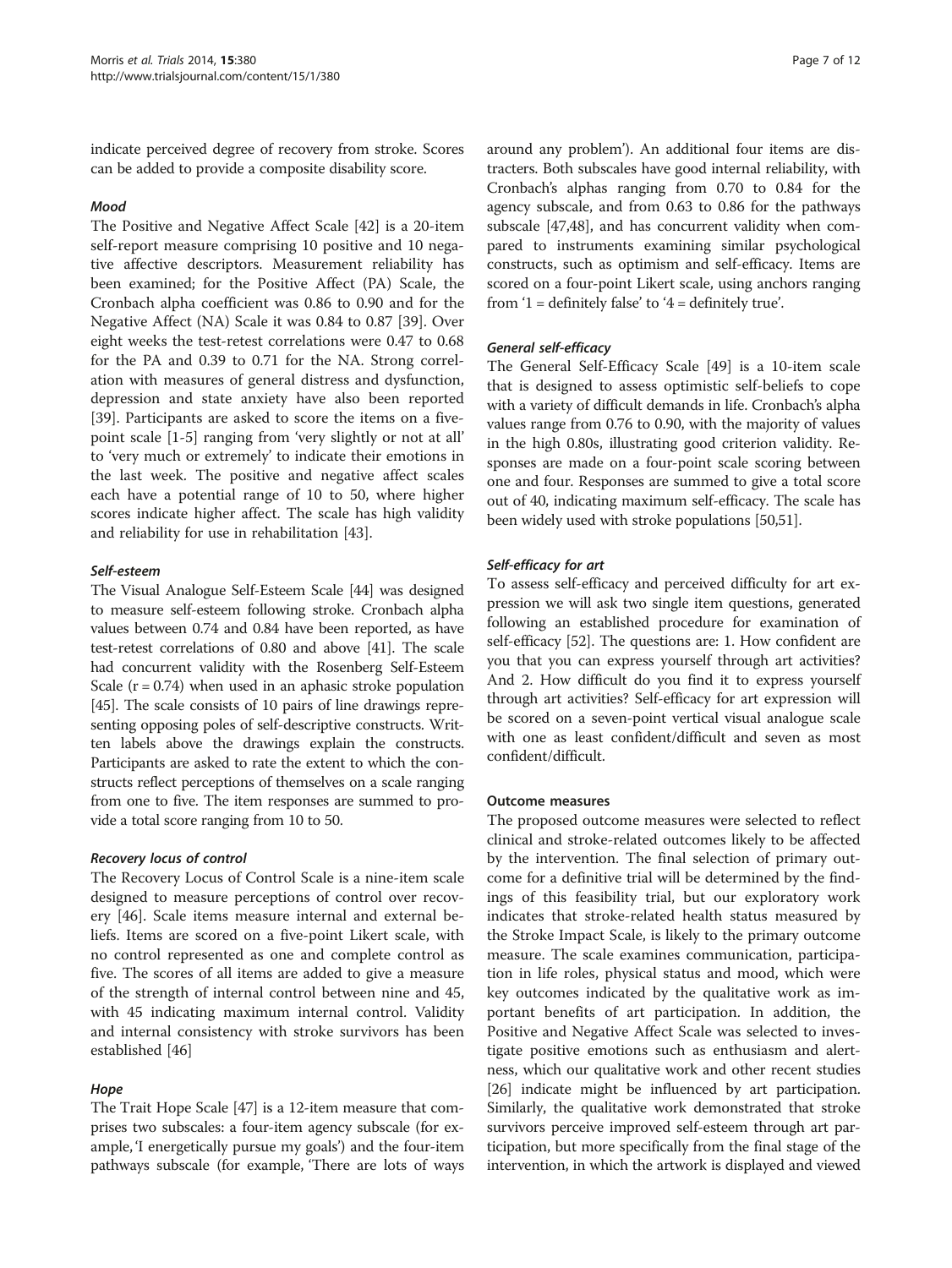by others. We therefore included the Visual Analogue Self-Esteem Scale [\[45\]](#page-12-0) as an outcome measure.

To examine underlying psychological constructs that appear to explain how art might influence improvements in the above outcomes, we have also included other secondary outcome measures. Participants in the qualitative study indicated these as important. Survivors suggested that recovery of upper limb function and communication occurred because art provided them with the opportunities to develop their own control of these aspects of stroke recovery in ways that other rehabilitation did not. The art itself provided ways in which survivors could use their upper limbs and try out activities for themselves. Interactions with the artists and within the group provided an environment in which survivors could practice and regain control over their communication. We have therefore included as an outcome the recovery locus of control [\[46\]](#page-12-0), which indicates internal or external locus of control over recovery and will provide a measure of change in control as a result of art participation.

Confidence that personal rehabilitation goals and artspecific goals could be achieved was generated through the opportunities for skill acquisition that art provided. Confidence was inferred by the qualitative study as a route by which art participation improved recovery, self-esteem and mood. We therefore included a measure of general self-efficacy [[49](#page-12-0)-[52](#page-12-0)] and one that examines self-efficacy for art [[46](#page-12-0)], to evaluate whether art improves self-efficacy and influences more distal outcomes, such as stroke recovery. Perceptions of difficulty can also influence self-efficacy therefore a single-item measure to assess difficulty has been included, as suggested by Francis et al. [\[52\]](#page-12-0).

Hope appears to predict better rehabilitation outcomes. Hope occurs when a person perceives routes to achieving goals and has motivation to access those routes [[53,47\]](#page-12-0). It has been hypothesized that in rehabilitation hope buffers negative emotions because the individual believes that goals can be achieved despite obstacles [[48,54](#page-12-0)]. Hope was another concept that our qualitative interviews suggested was developed through art participation. We therefore included the Hope Trait Scale [[47](#page-12-0)] as a secondary outcome. The scale measures hope agency thinking, which represents a patient's wilful sense of determination to meet goals, and pathway, which reflects a patient's perceived availability of ways to attain a goal.

This is a pilot trial, therefore as well as clinical and psychological outcomes, we are also collecting data on other outcomes that relate to the feasibility of conducting a definitive trial. We will collect data and evaluate trial recruitment rates, the proportion of participants who prefer to be randomized to art and retention and dropout rates. We will examine the variability of scores on outcome measures and completion rates and ease of use of the chosen measuring instruments at each assessment point. We will

also undertake comparison between the measures to determine which are more appropriate for use in a definitive trial. Finally, we will evaluate with participants and staff, the acceptability and feasibility of undertaking the trial in rehabilitation settings.

#### Sample size calculation

This is a feasibility trial therefore we have not undertaken a formal sample size calculation. A sample size of 40 participants in each group will be adequate to provide estimates of direction and magnitude of any effects, and to provide an estimation of variability for later sample size calculation. Previous literature shows that a sample size of between 30 and 36 per arm is adequate for a feasibility trial [\[55\]](#page-12-0). We based our sample size on that information, on our knowledge of likely participants to the art program, and on information from our previous experience of likely drop-out rates from stroke rehabilitation trials.

#### Fidelity

The project processes will be facilitated by the use of clear written information: guidance to rehabilitation staff on the stroke units about identifying eligible patients, clear protocols for the artists, use of individual patient case reports to log each stage of the project process and training for all researchers in outcome measures. The project researchers will be in regular contact with the stroke units to provide support and to deal with any problems.

#### Withdrawal from study

There will be five points at which a participant may withdraw from the study - prior to completing baseline questionnaires, prior to commencement of the CEI, prior to completion of the CEI, after completion of the CEI but prior to completion of outcome measures and prior to completing the three-month follow-up assessment.

We do not anticipate any harms occurring as a result of participation in this study, however, we remain alert to that possibility. Withdrawal will occur if the participant requests it, if the participant is unable to participate in any aspect of the study or if there is any indication that participation is causing harm of any kind.

#### Data confidentiality and management

All records will be securely stored in locked cabinets in areas with restricted access. All administrative and data records will be identified by a coded identification number to maintain participant confidentiality, and these will be kept separately from records containing names and other personal identifiers. All databases will be secured with password-protected access systems. TCTU will be responsible for data management, data quality assurance, backup, business recovery and statistical analysis. A formal data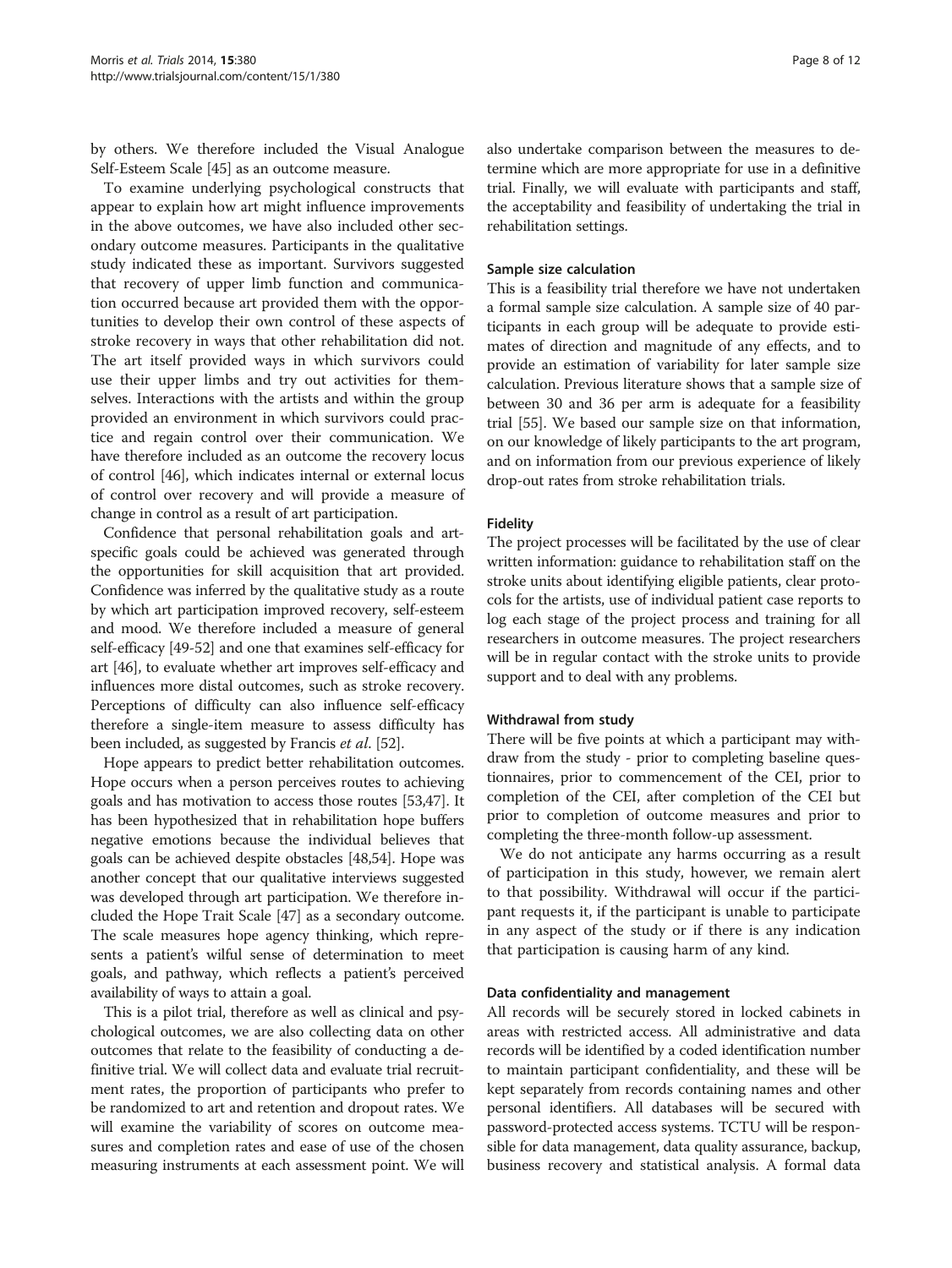monitoring committee was not required because this is a feasibility trial.

#### Statistical analysis

The Montreal Cognitive Assessment and the National Institutes of Health Stroke Scale will provide screening data and indicate baseline status. Other baseline characteristics to be collected are: age, sex, handedness, ischemic or hemorrhagic stroke, side of hemiplegia, Barthel Index, Aphasia Severity Rating Scale [\[56\]](#page-12-0) and use or not of psychotropic medication. Preference for randomization to the intervention group (participating in art) or the control group (viewing art) will be assessed after randomization.

Data analysis will be undertaken blind to group allocation. The primary analysis will be based on the intentionto-treat principle. Proportions of missing data will be examined to inform decision-making about selection of outcome measures for the definitive trial. Transformations of the outcome variables will be used where necessary if these are not normally distributed. All analyses will incorporate the stratification factors.

Data will indicate, with confidence intervals, the proportion of patients choosing or refusing participation in the CEI and will allow calculation of recruitment rates for a future definitive trial. Data about the proportion of study dropouts will also provide information that will inform a definitive trial. Summary data from measures will indicate potential variability, magnitude and direction of difference between groups at the end of intervention and at three-month follow-up.

To examine the effects of the intervention, a repeated measures analysis using mixed models will be conducted for outcomes, although these will not involve definitive hypotheses testing. Adjustment for baseline factors and mediating variables will be undertaken by adding these as covariates to give an idea of which factors are important in determining outcome. This will indicate where the intervention effects are likely to occur and will generate power calculations for a future definitive RCT. The measure with greatest difference as well as most relevance in the feasibility study will be selected as primary outcome measure, whilst taking into account proportions of missing data. Missing data will be examined for randomness, and if appropriate, multiple imputations will be conducted to replace missing values. Intentionto-treat analysis based on outcome evaluation of cases as randomized will be conducted to examine any important differences in findings. Reporting of results will adhere to Consolidated Standards of Reporting Trials criteria for the reporting of randomized controlled trials [\[57\]](#page-12-0).

#### Qualitative phase

To ascertain participants' views and experiences of the remodeled CEI, 12 participants from both stroke units

will be purposefully selected for in-depth interview. The sample will include three participants who were randomized to the control group. It is likely that experiences of the CEI will be influenced by participants' gender, age, disability and the artist involved in intervention delivery. Therefore, we will purposively select male and female participants of different age groups and with different levels of disability. The interviews will explore experiences, beliefs and attitudes about the CEI, the values and meaning placed on engagement in the CEI and its perceived effects. The interviews will also seek to examine how participation in the CEI is translated into meaningful benefits. Finally, the ways in which the CEI was perceived in relation to other forms of rehabilitation will be explored along with the experience and acceptability of participation in a trial.

The consent process at study recruitment will invite participants to agree to be contacted at the end of the study for participation in an interview. Participant interviews will be carried out after the three-month follow-up assessment. Our pre-study qualitative work showed that a total of approximately 12 participants is sufficient to reach the point at which no new findings emerge [\[58\]](#page-12-0). Focus groups with staff on each unit and interviews with artists will be conducted after the intervention phase of the study is complete. Written informed consent will be obtained at that time. One focus group of approximately six staff who have been involved in supporting the trial will be conducted at each site and will include staff from a range of disciplines, including support staff.

With participants in the intervention group we will explore their reasons for and experiences of taking part in the trial and their perceptions of acceptability and perceived usefulness of the CEI. We will examine the perceived value and meanings they ascribe to participation in the CEI and the impact of their preference for art on trial participation and perceptions of the CEI. Finally, we will ask about their perceptions of art participation as part of rehabilitation and any impact the CEI participation has had on their life after rehabilitation.

With the control group we will explore their reasons for and experiences of taking part in the trial and the impact that preference for art had on their participation. We will also examine their perceptions of art as part of rehabilitation and any changes that they made to their behavior as a result of trial participation. Finally we will explore any impact that the control intervention had on their life after rehabilitation.

We will ask staff and artists about their experiences and their perceptions of acceptability of all elements of the trial. We will also explore any perceived impact the trial had on usual practice and examine how they view the role of the CEI as part of rehabilitation. Finally, we will examine their views about the perceived effects the intervention had on participants.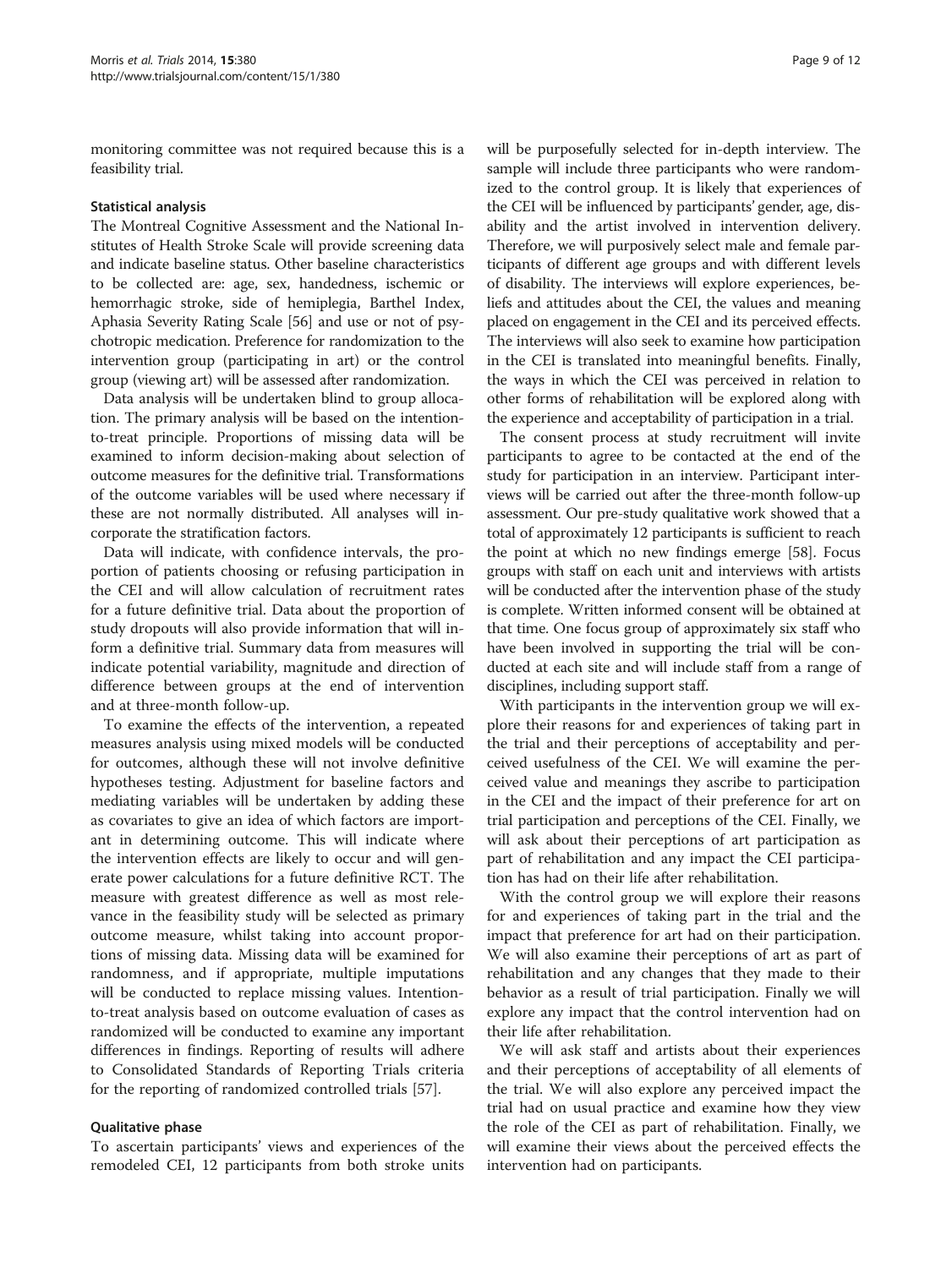#### Data management and analysis

To ensure anonymity of data, interview transcripts will be given a study code and identifiable data within transcripts will be changed to ensure anonymity. Nvivo 9 (QSR International, Daresbury, United Kingdom) will be used to manage the data. We will use the Framework Approach, which was developed by the National Centre for Social Research in the UK, and is widely used for analysis of policy and health related qualitative data [\[59](#page-12-0)]. Framework provides a systematic approach to classification and organization of data in terms of emerging themes and patterns. Analysis will be iterative. New issues identified from interviews will be iteratively included in subsequent interviews for further exploration. A coding frame will be developed from data within the transcripts and from key psychological concepts identified from the prestudy interviews. We will apply the coding framework to all transcripts and emerging categories and themes will be added to the framework as they emerge. After all transcripts have been coded, the coding frame will be refined by review of each category, and by seeking association between themes and grouping them under more comprehensive, higher order themes.

To ensure trustworthiness of the analytical process, two researchers will check data coding for accuracy and we will examine our interpretations by constantly searching for alternative explanations. We will also discuss emerging themes and patterns and concepts with the wider research team. We will use findings from the qualitative research alongside findings from the feasibility trial to design the full RCT.

#### Study timeline

The total study duration is 24 months. The study start date was the 1 March 2013. The pre-trial qualitative work and definition of trial outcome measures was conducted between 1 March 2013 and 31 July 2013. Trial recruitment is between 29 July 2013 and 30 July 2014. Baseline data is being collected from 9 July 2013 until all patients are recruited. Intervention delivery is between 29 July 2013 and 31 July 2014. End of intervention outcome assessment is between 22 August 2013 and 31 July 2014, with follow-up outcome assessment between November 2013 and November 2014. Qualitative interviews of participants who have completed the intervention are between January 2014 and November 2014. Trial data analysis will start in November 2014 and the planned study end date is the 28th February 2015.

#### Dissemination plans

Two former stroke patient participants are members of our expert steering group as equal contributors and will advise on dissemination strategy. As per ethics committee requirements, we will write to all participants informing

them of the study findings. To disseminate information to practitioners, we will also present our findings to acute stroke units, appropriate rehabilitation centers and relevant arts in health organizations across Scotland. We will also present findings through lectures at therapy meetings and local and national special interest groups, such as the Stroke Association, Chest, Heart and Stroke Scotland and others. To disseminate findings to academic audiences, we plan to publish our findings in high-impact peer-reviewed medical, therapy, and arts in health journals. We will also present findings at national and international therapy, medical and arts in health conferences and report findings in the clinicaltrials.gov database.

#### **Discussion**

There is growing interest in the role that participation in the arts can provide in healthcare settings. Evidence is also emerging that art participation can augment rehabilitation, help to address the psychosocial effects of stroke and prepare survivors for fulfilling lives after rehabilitation. Providing such an intervention in rehabilitation settings is potentially costly, therefore its effects should be evaluated in the same way as other healthcare interventions, using robust scientific methods. Furthermore, assuming that art participation is a valuable adjunct to rehabilitation, it is vital that we seek to understand how it works and the outcomes that it influences. In line with other rehabilitation interventions, such understanding will enable us to refine the intervention to target it at those most likely to derive its known benefits.

However, the creative and apparently subjective nature of art participation means that designing a trial to test its effects is challenging. Our preparatory qualitative work based on the Medical Research Council's (MRC) Framework for complex intervention design has enabled us to define the stages of the CEI and to provide a framework that is replicable, based on the core elements of an existing program. Our study endorses the importance of qualitative preparatory work as a precursor to trial design for complex interventions. This work enabled us to define the ways in which the intervention appears to work and the outcomes it appears to influence. The feasibility trial will enable us to undertake preliminary testing of these hypotheses and to determine feasibility issues associated with undertaking a trial of this nature in rehabilitation settings. Furthermore, qualitative interviews with participants at the end of the trial will enable us to confirm or disconfirm the effects of the CEI and our selection of outcome measures, and to refine the design of a full-scale definitive RCT.

To our knowledge, this is the first study aimed at examining the feasibility of using trial methods to evaluate the effectiveness of an art intervention for stroke survivors in rehabilitation. We hypothesize that participation in a CEI will improve the psychosocial outcomes for stroke survivors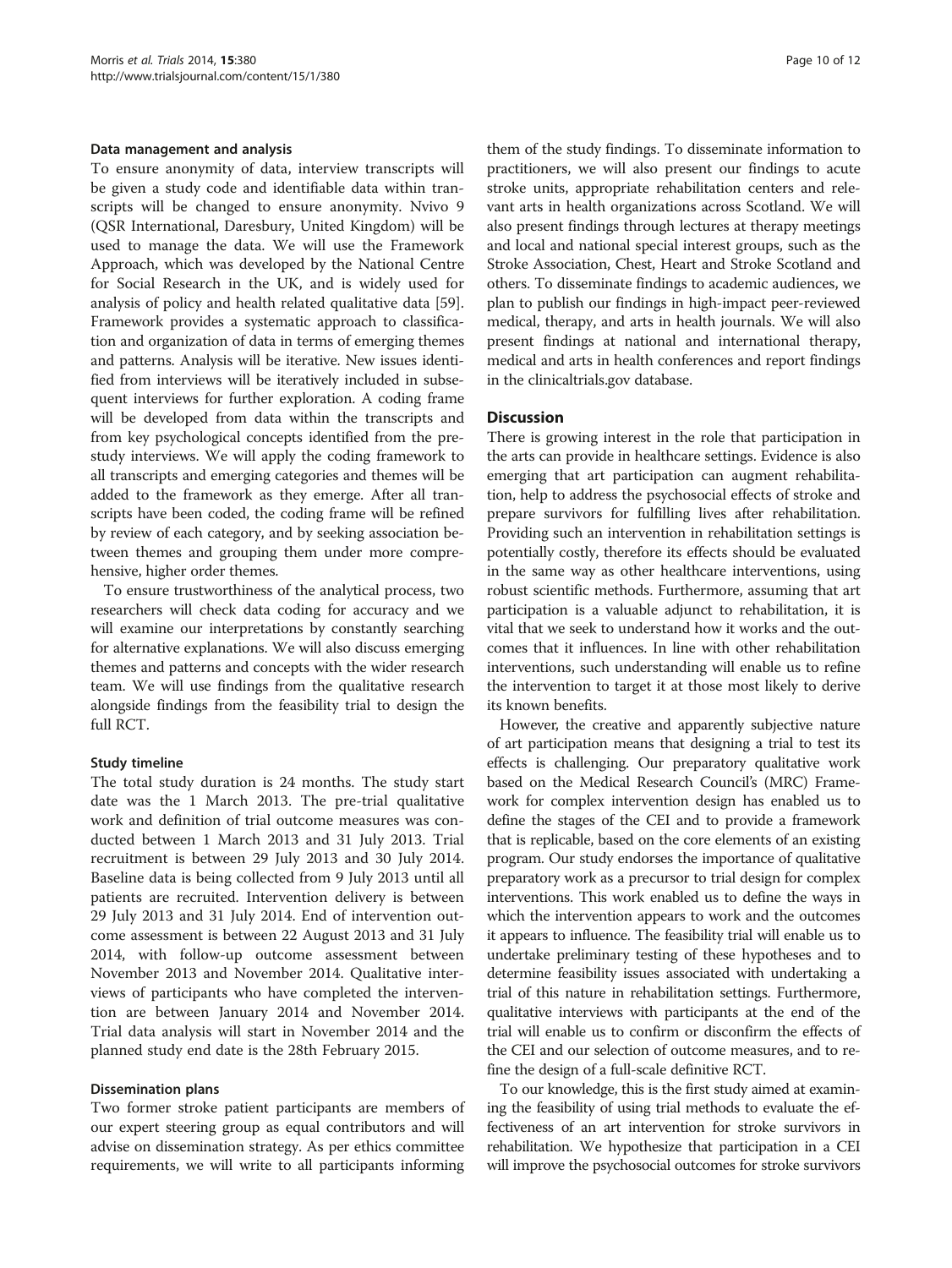<span id="page-11-0"></span>during and after rehabilitation. If shown to provide effect sizes, indicative of meaningful effects this intervention has the potential to address aspects of stroke recovery previously not addressed in rehabilitation, and will provide convincing evidence of benefits to healthcare providers and funders.

#### Trial management

A trial management group has been convened with the support from the United Kingdom Clinical Research Network registered Tayside Clinical Trials Unit. The group will meet regularly throughout the trial period to make decisions and to support progress. The management group involves Dr. Jacqui Morris (study Principal Investigator), Chris Kelly (Trial Manager) and co-applicants Professor Brian Williams, Professor Thilo Kroll, Professor Peter Donnan, Professor Gillian Mead and Dr. Sara Joice. Dr. Madalina Toma (study research associate) and Drs Fiona Hogarth and Petra Rauchaus from TCTU also sit on the trial management group. The management group has agreed that we will operate within the framework suggested in the MRC Guidelines for good clinical practice in clinical trials [[49](#page-12-0)].

#### Trial status

Recruitment started in July 2014 and finished in August 2014.

# Additional file

#### [Additional file 1:](http://www.biomedcentral.com/content/supplementary/1745-6215-15-380-S1.doc) Creative engagement intervention: artists' protocol.

#### Abbreviations

CEI: Creative engagement intervention; RCT: Randomized controlled trial; TCEI: Tayside creative engagement intervention; TCTU: Tayside Clinical Trials Centre; MOCA: The Montreal Cognitive Assessment; NIHSS: The National Institutes of Health Stroke Scale; PA: Positive Affect; NA: Negative Affect, NRC, Medical Research Council.

#### Competing interests

The authors declare they have no competing interests.

#### Authors' contributions

All authors have contributed to the design of the study and the preparation of the draft manuscript. JHM and CK, as chief investigator and study manager, co-conceived the study, wrote the study protocol, designed the study materials, applied for ethics and NHS research and development approvals, and drafted the manuscript; CK, MT and JHM have also co-managed the study, collected the patient outcomes, conducted the patient and health professional interviews, and contributed to the manuscript. BW, SJ and TK, grant holders, co-conceived the design of the study, particularly the multi-method approach and conceptualization of the intervention mechanisms of action and contributed to the manuscript. PTD and GM contributed to designing the study, are grant holders and commented on the draft manuscript. PTD, a grant holder, provided the statistical analysis framework for the study and commented on the draft manuscript. All authors read, commented on and approved the final manuscript for publication.

#### Authors' information

JM is a physiotherapist and senior researcher with a background in stroke rehabilitation and recovery research. CK is an artist and the manager of

Tayside Healthcare Arts Trust. He conceived the intervention and with JM, developed the study design. BW is a social scientist with an extensive portfolio in qualitative research in public health and primary care who has conducted a number of clinical projects and has experience in general practice behaviour and guideline interpretation and implementation. PTD is a bio-statistician with experience in clinical research and RCT techniques and is co-director of TCTU. GM is a geriatrician with extensive experience and an extensive portfolio of research and clinical trials in stroke recovery and physical activity. TK is a psychologist with a portfolio of research focused on disability, rehabilitation and public health and has a particular interest in community engagement. SJ is a health psychologist and has a research background examining health behaviors associated with life after stroke. MT is a qualitative researcher and is employed as a research associate on the grant.

#### Acknowledgements

Funding for this study was provided by The Chief Scientist Office at the Scottish Government (grant number: CZH/4/720).

#### Author details

<sup>1</sup>Social Dimensions of Health Institute, University of Dundee, 11 Airlie Place, Dundee DD1 4HJ, UK. <sup>2</sup>Art as Creative Engagement Intervention for Stroke (ACES) Study Manager, NHS Tayside, Kings Cross, Clepington Rd, Dundee DD3 8EA, UK. <sup>3</sup>School of Psychology, Te Kura Hinegaro Tangata, Massey University, Private Bag 11 222, Palmerston North, Aotearoa, New Zealand. 4 Royal Infirmary of Edinburgh, Little France Crescent, University of Edinburgh, Room S1644, Edinburgh EH16 5NN, UK. <sup>5</sup>Population Health Sciences Mackenzie Building, Kirsty Semple Way, Dundee DD2 4BF, UK. <sup>6</sup>Nursing Midwifery and Allied Health Professions Research Unit, Scion House, University of Stirling, Stirling FK9 4NF, UK.

#### Received: 6 May 2014 Accepted: 10 September 2014 Published: 28 September 2014

#### References

- 1. The Stroke Association: Stroke statistics. Resource Sheet 2013, 11:1-2014.
- 2. Jorgensen HS, Nakayama H, Pedersen PM, Kammersgaard L, Raaschou HO, Olsen TS: Epidemiology of stroke-related disability: the Copenhagen stroke study. Clin Geriatr Med 1999, 15:785-799.
- 3. Hackett ML, Yapa C, Parag V, Anderson CS: Frequency of depression after stroke: a systematic review of observational studies. Stroke 2005, 36:1330–1340.
- 4. Nannetti L, Paci M, Pasquini J, Lombardi B, Taiti PG: Motor and functional recovery in patients with post-stroke depression. Disabil Rehabil 2005, 27:170–175.
- 5. Pohjasvaara T, Vataja R, Leppavuori A, Kaste M, Erkinjuntti T: Depression is an independent predictor of poor long-term functional outcome post-stroke. Eur J Neurol 2001, 8:315–319.
- 6. Paolucci S, Antonucci G, Pratesi L, Traballesi M, Grasso MG, Lubich S: Post-stroke depression and its role in rehabilitation of inpatients. Arch Phys Med Rehabil 1999, 80:985–990.
- 7. Vickery CD, Sherer M, Evans CC, Gontkovsky ST, Lee JE: The relationship between self-esteem and functional outcome in the acute strokerehabilitation setting. Rehabil Psychol 2008, 53:101–109.
- 8. Ellis-Hill CS, Horn S: Change in identity and self-concept: a new theoretical approach to recovery following a stroke. Clin Rehabil 2000, 14:279-287
- 9. Jones F, Partridge C, Reid F: The stroke self-efficacy questionnaire: measuring individual confidence in functional performance after stroke. J Clin Nurs 2008, 17:244–252.
- 10. Teoh V, Sims J, Milgrom J: Psychosocial predictors of quality of life in a sample of community-dwelling stroke survivors: a longitudinal study. Top Stroke Rehabil 2009, 16:157–166.
- 11. Stroke Unit Trialists' Collaboration: Organised inpatient (stroke unit) care for stroke. Cochrane Database Syst Rev 2013, 11:CD000197.
- 12. Reed M, Harrington R, Duggan A, Wood VA: Meeting stroke survivors' perceived needs: a qualitative study of a community-based exercise and education scheme. Clin Rehabil 2010, 24:16–25.
- 13. The Scottish Government: Better Heart Disease and Stroke Care Action Plan. Edinburgh: The Scottish Government; 2009.